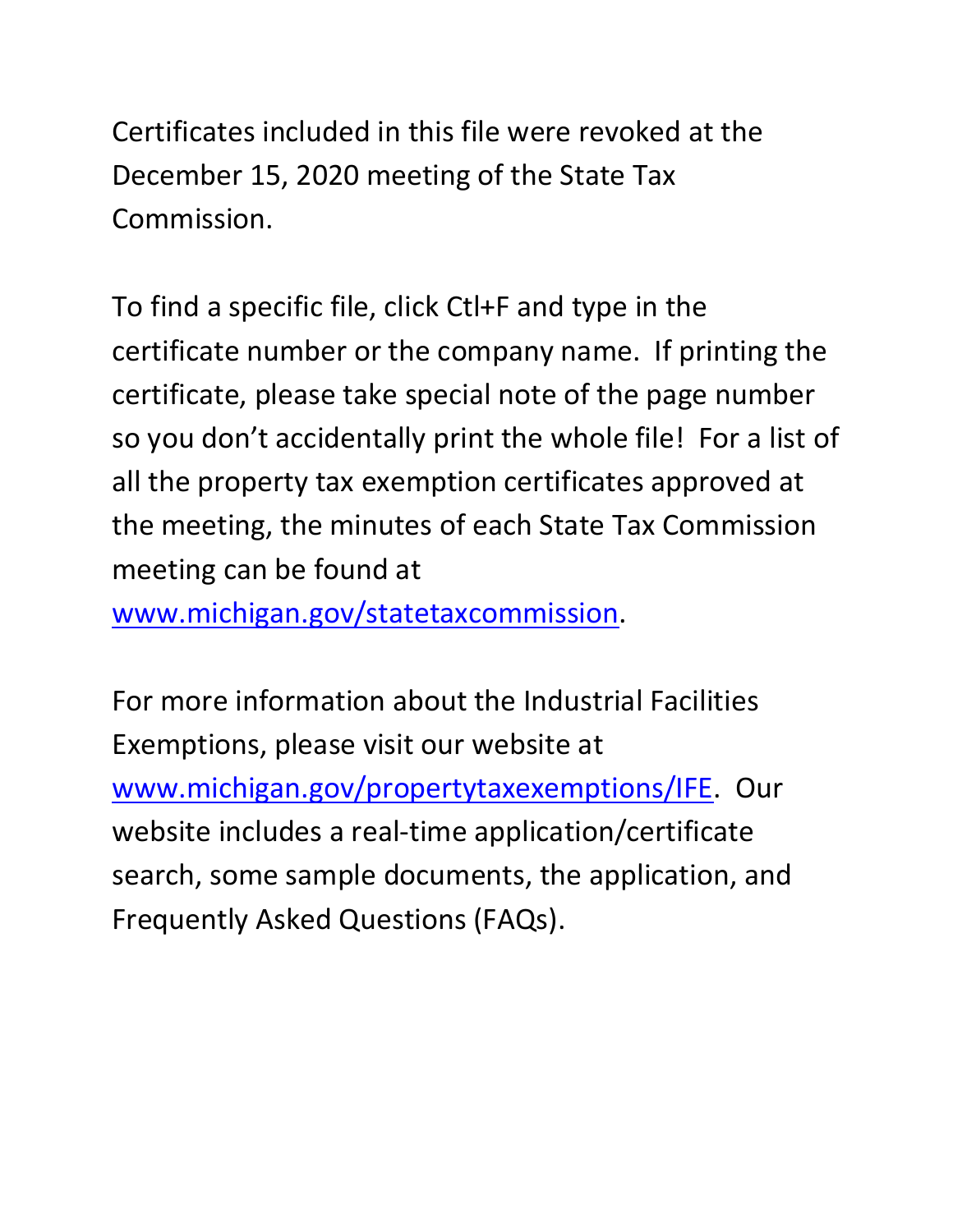

GRETCHEN WHITMER **EXAMPLE PERARTMENT OF TREASURY** EXACT ACHAEL EUBANKS STATE OF MICHIGAN GRETCHEN WHITMER **STATE OF A STATE TO A STATE THE STATE THE STATE TREASURER** GOVERNOR GOVERNOR

January 7, 2021

Nick Benedetto Manistique Ice Company Inc. P.O. Box 118 Manistique, MI 49854

Dear Sir/Madam:

 The State Tax Commission (Commission) has received a request from City of Manistique to revoke the real property component of Industrial Facilities Exemption Certificate number 2010-399, issued to Manistique Ice Company Inc., located in City of Manistique, Schoolcraft County. In accordance with Section 15(3) of Public Act 198 of 1974, as amended, the State Tax Commission offered the certificate holder the opportunity for a hearing regarding this request for revocation and they did not respond.

 request. Enclosed is the Order of Revocation revoking the real component of this certificate effective At their December 15, 2020 meeting, the State Tax Commission considered and approved the revocation December 31, 2020, for the 2021 tax year.

 If you have further questions regarding this information, please contact the Community Services Division at 517-335-7460.

Sincerely,

David A. Buick, Executive Director State Tax Commission

Enclosure By Certified Mail cc: Clerk, City of Manistique Assessor, City of Manistique Schoolcraft County Equalization Department Schoolcraft County Board of Commissioners Manistique School District Delta-Schoolcraft ISD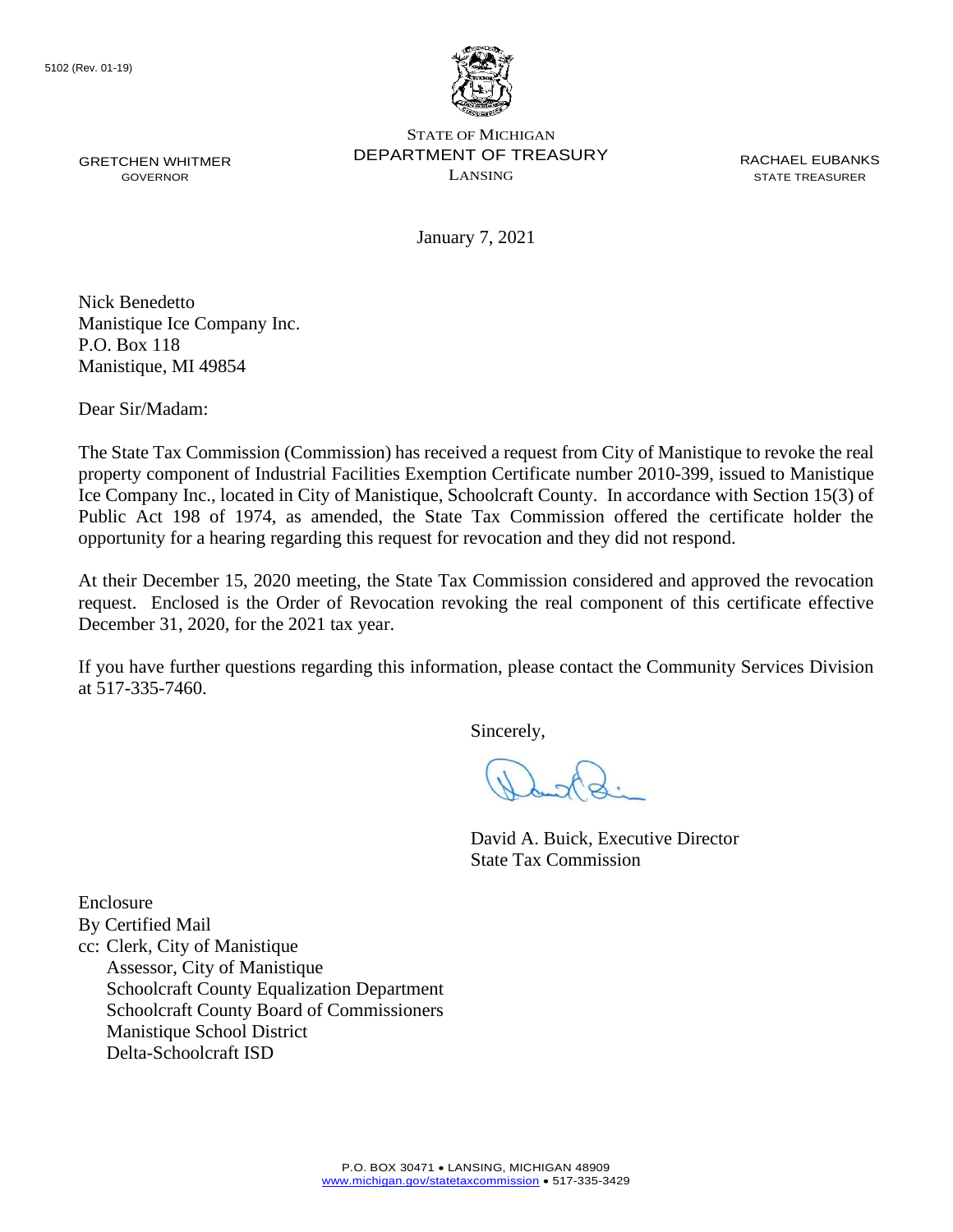

Industrial Facility Exemption Certificate

Certificate Number **2010-399**  Certificate Holder: **Manistique Ice Company Inc.**  Facility Location: **City of Manistique** 

County of **Schoolcraft,** State of Michigan

 Pursuant to the requirements of Section 15(3) of Public Act 198 of 1974, as amended, upon receipt of a offering an opportunity for a hearing, the State Tax Commission shall by order revoke the certificate in whole, or in part, with respect to its real and/or personal property component(s), whichever shall be requested. written request for revocation of an Industrial Facilities Exemption Certificate by the local unit and after

requested.<br>The State Tax Commission received a request from City of Manistique to revoke the real property Company Inc., located in City of Manistique, Schoolcraft County. At their December 15, 2020 meeting, component of Industrial Facilities Exemption Certificate number 2010-399, issued to Manistique Ice the State Tax Commission considered and approved the revocation request.

Therefore, it is ordered that the real property component of Industrial Facility Exemption Certificate number 2010-399 be revoked effective **December 31, 2020, for the 2021 tax year**.



Jegy & Nolde

Peggy L. Nolde, Chairperson State Tax Commission

A TRUE COP A TREST Janay Jenkins<br>Michigan Department of Treasury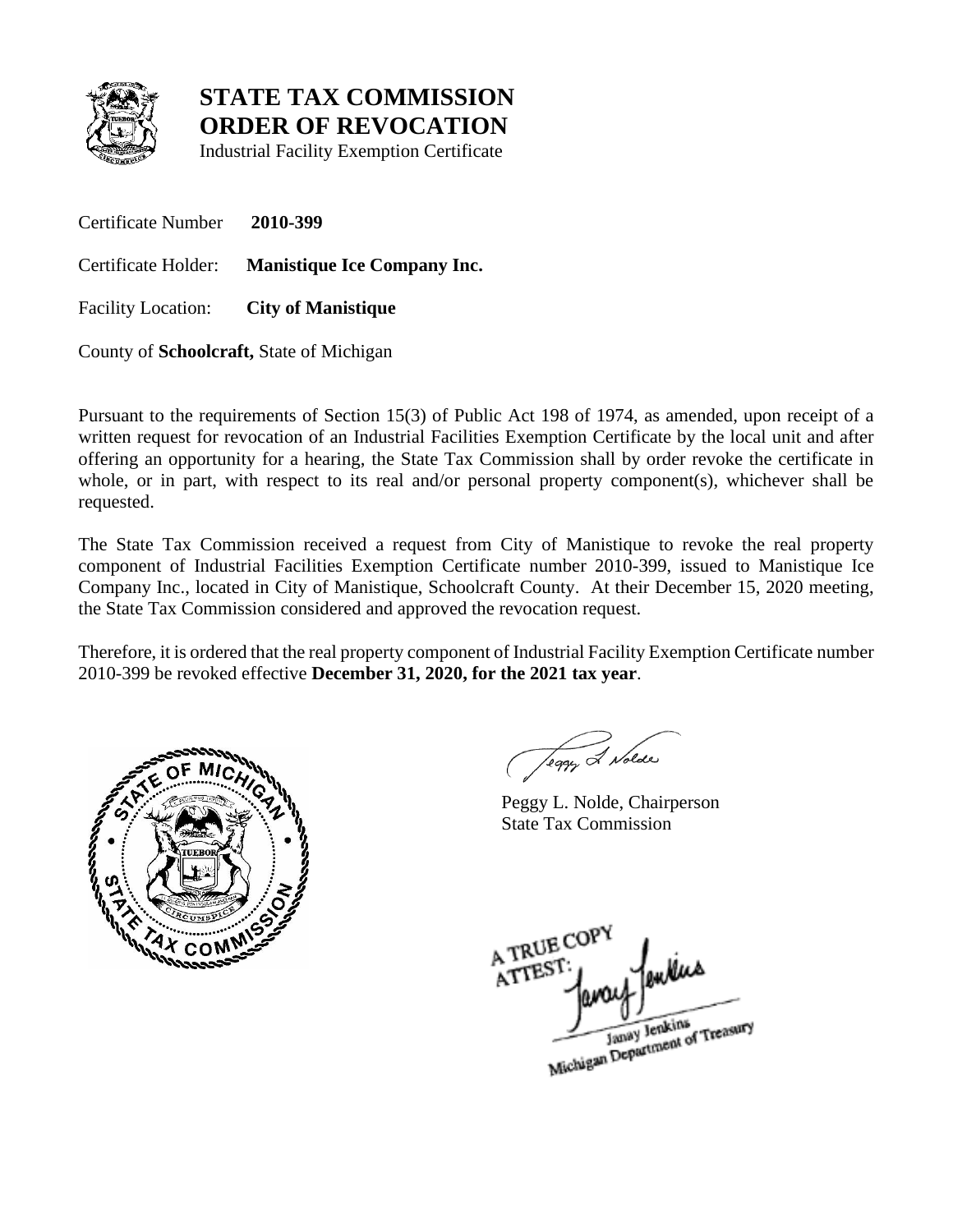

GRETCHEN WHITMER **EXAMPLE PERARTMENT OF TREASURY** EXACT ACHAEL EUBANKS STATE OF MICHIGAN GOVERNOR LANSING STATE TREASURER

January 7, 2021

Brian Chase Blue Bell Mattress Company, LLC 30450 Little Mack Roseville, MI 48066

Dear Sir/Madam:

 The State Tax Commission (Commission) has received a request from City of Roseville to revoke the real and personal property components of Industrial Facilities Exemption Certificate number 2012-207, issued to Blue Bell Mattress Company, LLC, located in City of Roseville, Macomb County. In accordance with Section 15(3) of Public Act 198 of 1974, as amended, the State Tax Commission offered the certificate holder the opportunity for a hearing regarding this request for revocation and they did not respond.

At their December 15, 2020 meeting, the State Tax Commission considered and approved the revocation request. Enclosed is the Order of Revocation revoking the real and personal components of this certificate effective December 31, 2020, for the 2021 tax year.

 If you have further questions regarding this information, please contact the Community Services Division at 517-335-7460.

Sincerely,

David A. Buick, Executive Director State Tax Commission

Enclosure By Certified Mail cc: Clerk, City of Roseville Assessor, City of Roseville Macomb County Equalization Department Macomb County Board of Commissioners Roseville School District Macomb ISD Macomb Community College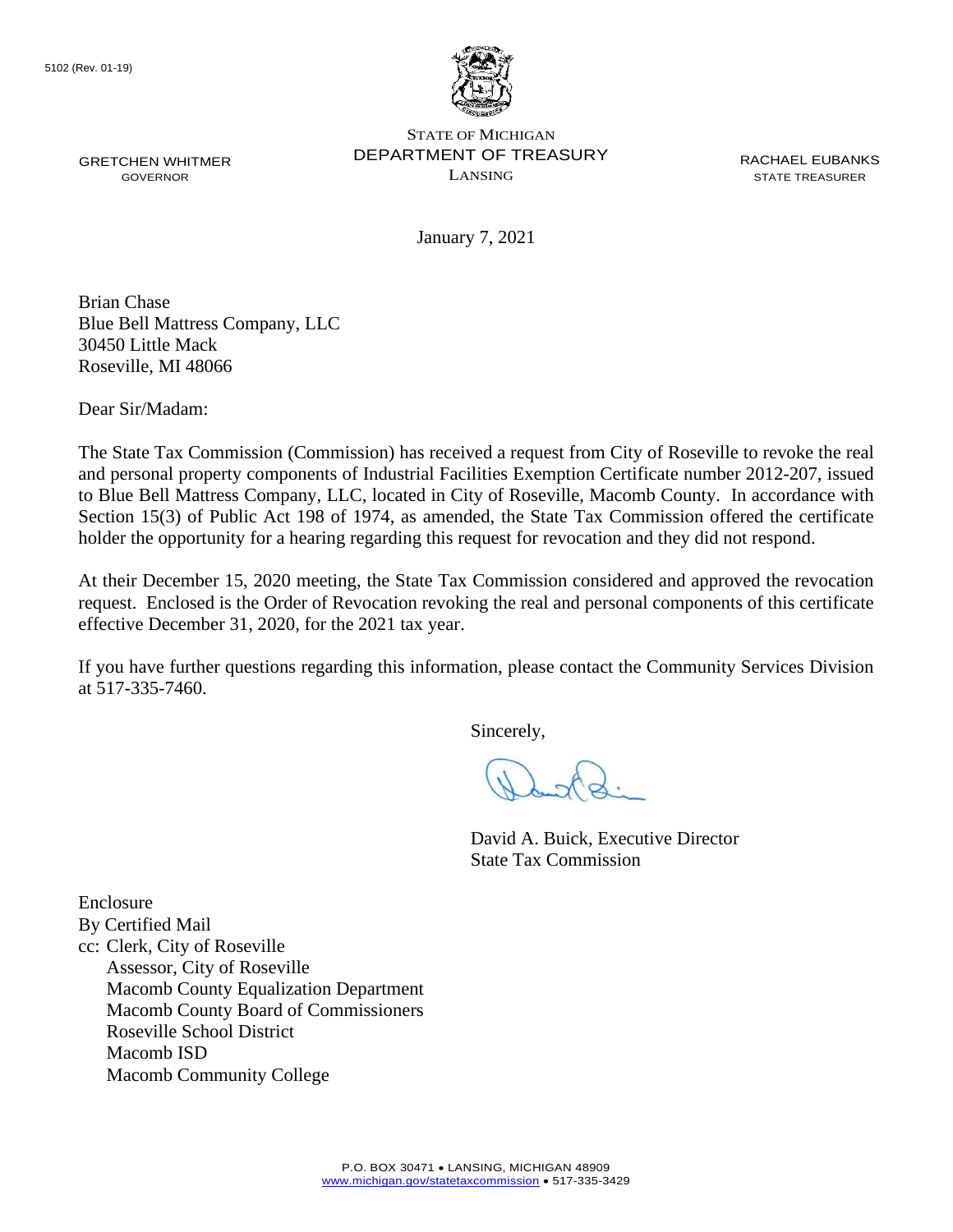

Industrial Facility Exemption Certificate

Certificate Number **2012-207** 

Certificate Holder: **Blue Bell Mattress Company, LLC** 

Facility Location: **City of Roseville** 

County of **Macomb,** State of Michigan

 Pursuant to the requirements of Section 15(3) of Public Act 198 of 1974, as amended, upon receipt of a offering an opportunity for a hearing, the State Tax Commission shall by order revoke the certificate in whole, or in part, with respect to its real and/or personal property component(s), whichever shall be requested. written request for revocation of an Industrial Facilities Exemption Certificate by the local unit and after

 Mattress Company, LLC, located in City of Roseville, Macomb County. At their December 15, 2020 The State Tax Commission received a request from City of Roseville to revoke the real and personal property components of Industrial Facilities Exemption Certificate number 2012-207, issued to Blue Bell meeting, the State Tax Commission considered and approved the revocation request.

Therefore, it is ordered that the real and personal property components of Industrial Facility Exemption Certificate number 2012-207 be revoked effective **December 31, 2020, for the 2021 tax year**.



Jeggy 2 Notae

Peggy L. Nolde, Chairperson State Tax Commission

A TRUE COP A TREST Janay Jenkins<br>Michigan Department of Treasury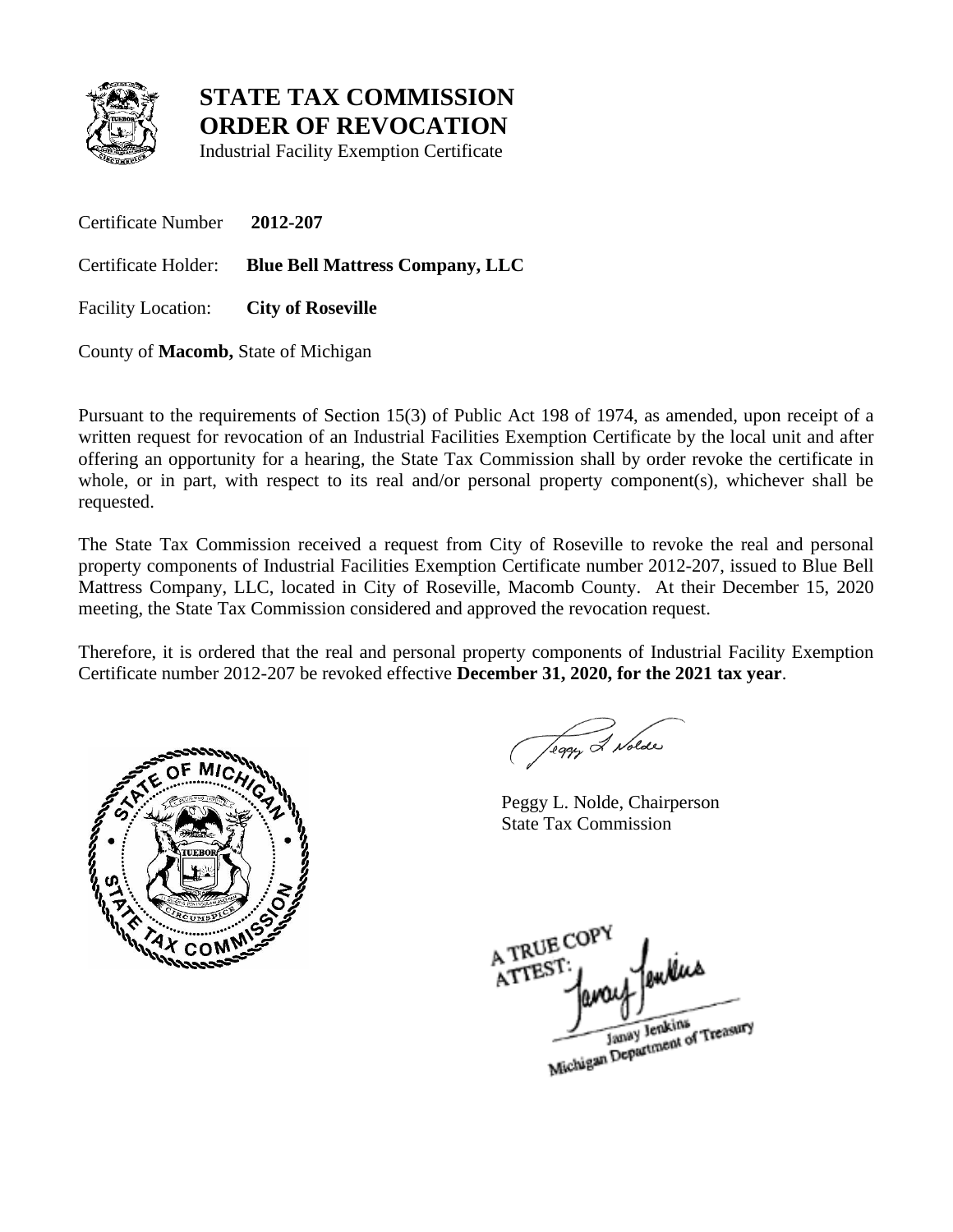

GRETCHEN WHITMER **EXAMPLE PERARTMENT OF TREASURY** EXACT ACHAEL EUBANKS STATE OF MICHIGAN GRETCHEN WHITMER **STATE OF A STATE TO A STATE THE STATE THE STATE TREASURER** GOVERNOR GOVERNOR

January 7, 2021

Antonio Vozzolo Magneti Marelli Exhaust Systems NA 5600 Bow Pointe Drive Clarkston, MI 48346

Dear Sir/Madam:

 The State Tax Commission (Commission) has received a request from Independence Charter Township to revoke the real and personal property components of Industrial Facilities Exemption Certificate number 2013-373, issued to Magneti Marelli Exhaust Systems NA, located in Independence Charter Township, Oakland County. In accordance with Section 15(3) of Public Act 198 of 1974, as amended, the State Tax Commission offered the certificate holder the opportunity for a hearing regarding this request for revocation and they did not respond.

At their December 15, 2020 meeting, the State Tax Commission considered and approved the revocation request. Enclosed is the Order of Revocation revoking the real and personal components of this certificate effective December 31, 2020, for the 2021 tax year.

 If you have further questions regarding this information, please contact the Community Services Division at 517-335-7460.

Sincerely,

David A. Buick, Executive Director State Tax Commission

Enclosure

By Certified Mail

cc: Clerk, Independence Charter Township Assessor, Independence Charter Township Oakland County Equalization Department Oakland County Board of Commissioners Clarkston School District Oakland ISD Oakland Community College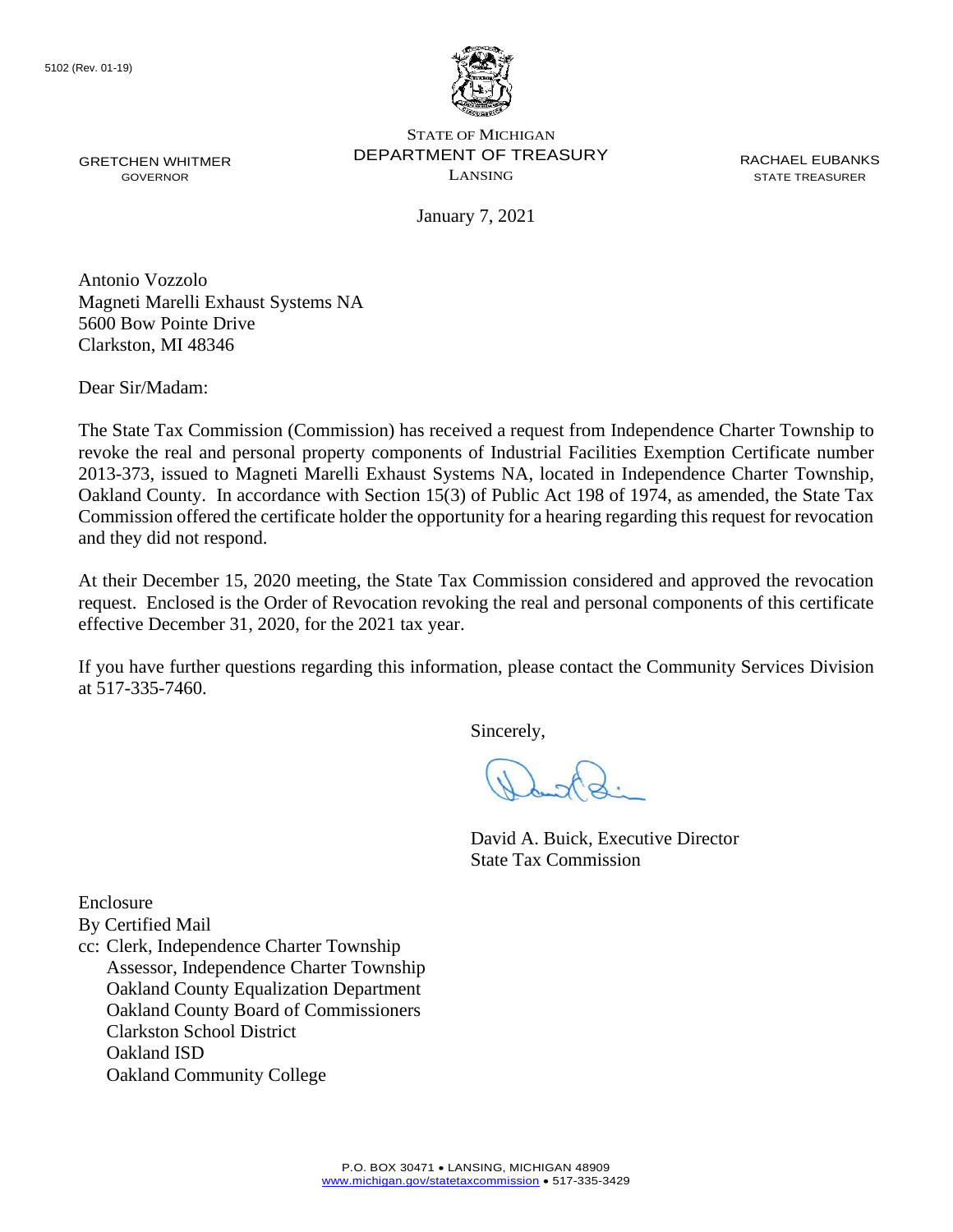

Industrial Facility Exemption Certificate

Certificate Number **2013-373**  Certificate Holder: **Magneti Marelli Exhaust Systems NA**  Facility Location: **Independence Charter Township** 

County of **Oakland,** State of Michigan

 Pursuant to the requirements of Section 15(3) of Public Act 198 of 1974, as amended, upon receipt of a offering an opportunity for a hearing, the State Tax Commission shall by order revoke the certificate in whole, or in part, with respect to its real and/or personal property component(s), whichever shall be requested. written request for revocation of an Industrial Facilities Exemption Certificate by the local unit and after

 Magneti Marelli Exhaust Systems NA, located in Independence Charter Township, Oakland County. At The State Tax Commission received a request from Independence Charter Township to revoke the real and personal property components of Industrial Facilities Exemption Certificate number 2013-373, issued to their December 15, 2020 meeting, the State Tax Commission considered and approved the revocation request.

Therefore, it is ordered that the real and personal property components of Industrial Facility Exemption Certificate number 2013-373 be revoked effective **December 31, 2020, for the 2021 tax year**.



Jeggy & Nolde

Peggy L. Nolde, Chairperson State Tax Commission

A TRUE COPY ATTEST Janay Jenkins<br>Michigan Department of Treasury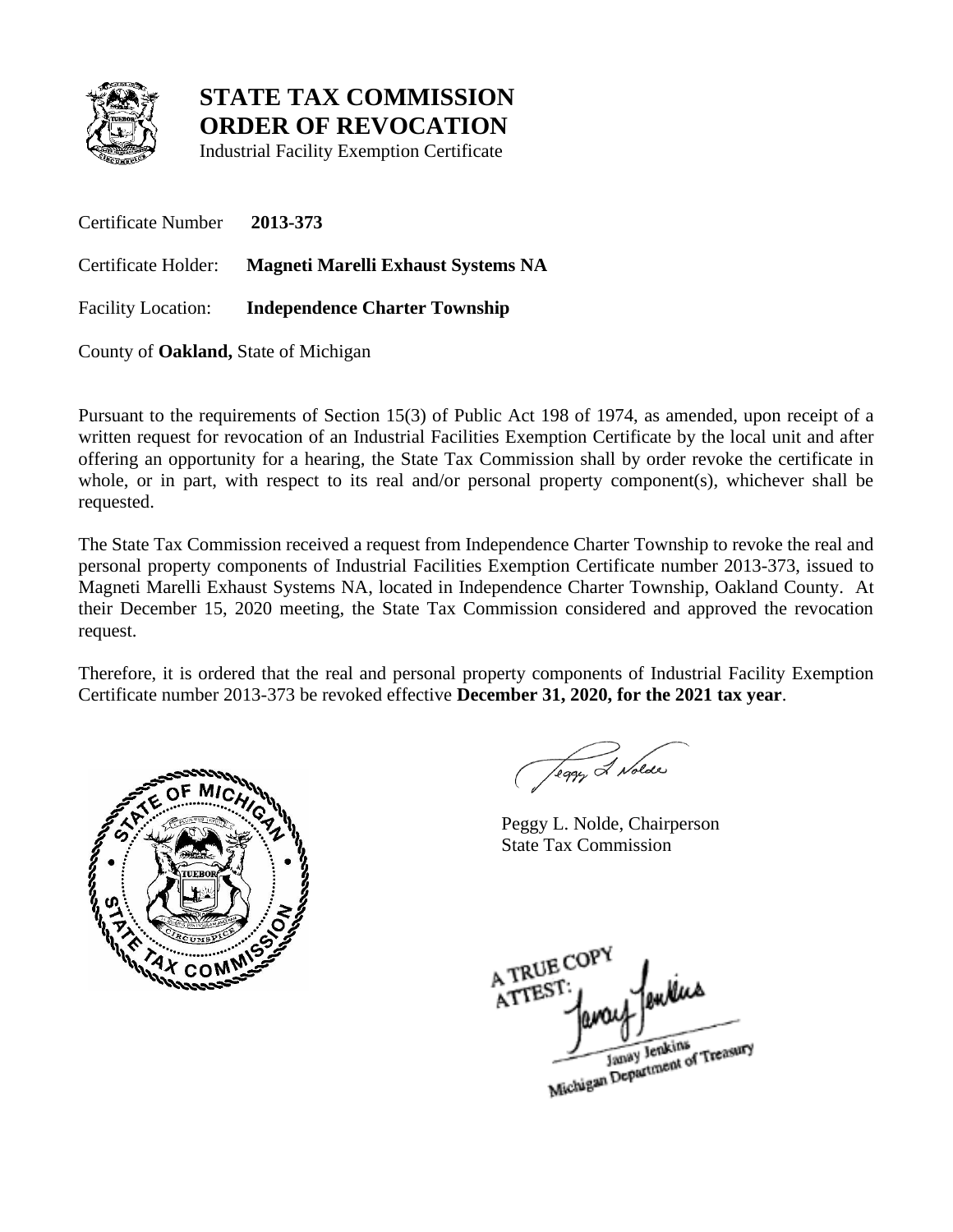

GRETCHEN WHITMER **EXAMPLE PERARTMENT OF TREASURY** EXACT ACHAEL EUBANKS STATE OF MICHIGAN GOVERNOR LANSING STATE TREASURER

January 7, 2021

Luca Bovalino Automotive Lighting LLC 5600 Bow Pointe Drive Clarkston, MI 48346

Dear Sir/Madam:

 The State Tax Commission (Commission) has received a request from Independence Charter Township to revoke the real property component of Industrial Facilities Exemption Certificate number 2016-156, issued to Automotive Lighting LLC, located in Independence Charter Township, Oakland County. In accordance with Section 15(3) of Public Act 198 of 1974, as amended, the State Tax Commission offered the certificate holder the opportunity for a hearing regarding this request for revocation and they did not respond.

 request. Enclosed is the Order of Revocation revoking the real component of this certificate effective At their December 15, 2020 meeting, the State Tax Commission considered and approved the revocation December 31, 2020, for the 2021 tax year.

 If you have further questions regarding this information, please contact the Community Services Division at 517-335-7460.

Sincerely,

David A. Buick, Executive Director State Tax Commission

Enclosure

By Certified Mail

cc: Clerk, Independence Charter Township Assessor, Independence Charter Township Oakland County Equalization Department Oakland County Board of Commissioners Clarkston School District Oakland ISD Oakland Community College